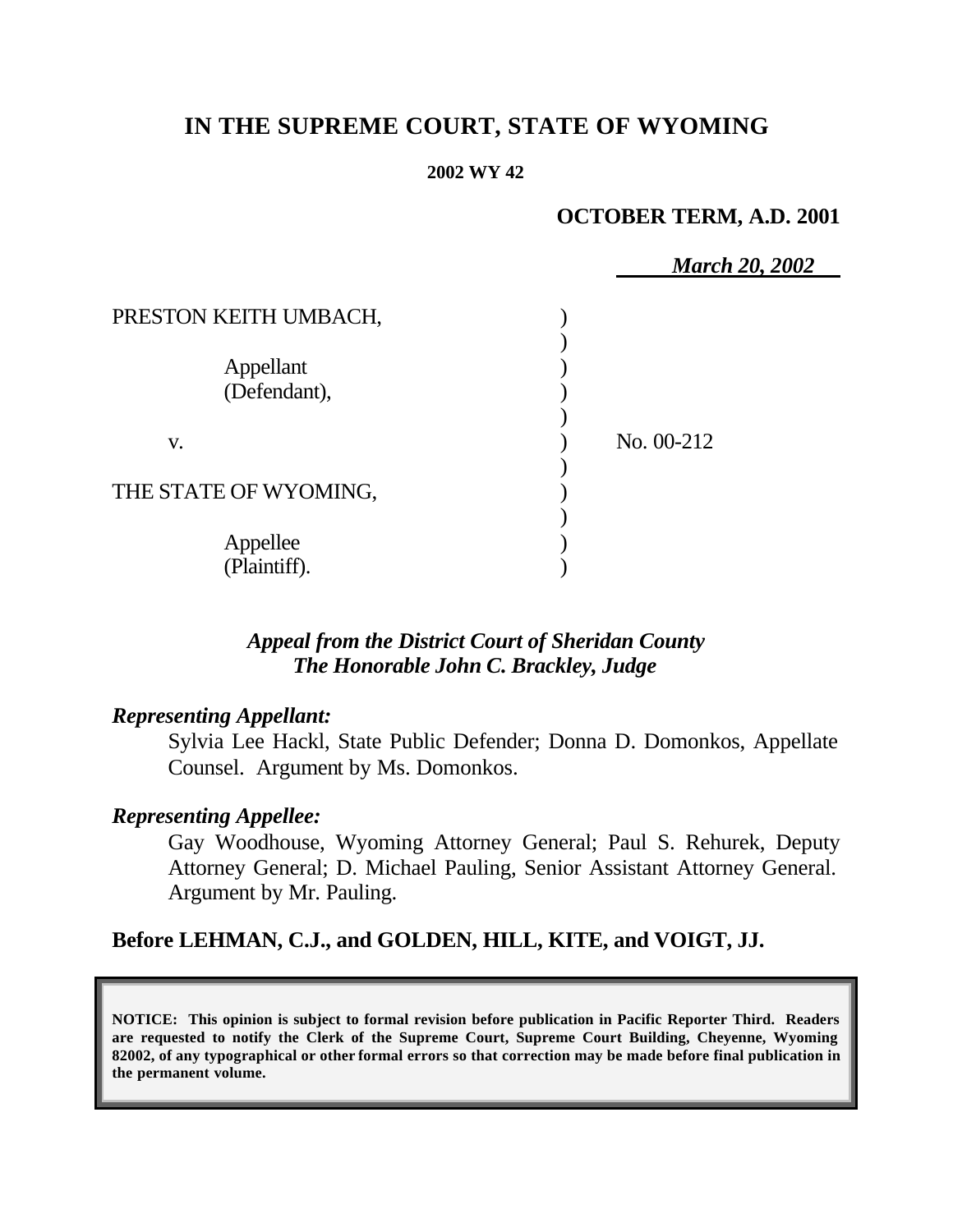#### **GOLDEN**, Justice.

[¶1] The Wyoming Legislature, through Wyo. Stat. Ann. §§ 7-13-1101 through -1107, has authorized the Wyoming Department of Corrections (Department) to impose an intensive supervision program (ISP) upon consenting probationers and parolees. That same statute authorizes the Department to impose administrative sanctions as an alternative to probation or parole revocation for probationers and parolees who violate ISP rules and restrictions. While on court-ordered probation, Appellant Preston Keith Umbach (Umbach) was placed in ISP by the Department and three times received a jail sentence as an administrative sanction. The State then requested that the trial court revoke his probation and impose a prison sentence for the same conduct for which the Department had imposed a jail sentence as an administrative sanction. At the time of his probation revocation hearing, Umbach filed a motion to dismiss, arguing that the statute did not allow the State to seek both an administrative sanction and probation revocation and the imposition of both constituted a double jeopardy violation. The trial court determined that the Legislature could not act to limit the court's authority to revoke probation for violation of its conditions of probation.

[¶2] The primary issue in this appeal is the effect of the statute on both the State and the court that has imposed probation. We hold that when the State chooses to place a probationer in ISP and then impose a jail sentence as an administrative sanction, the State may not also seek revocation of probation. Should the State choose to seek probation revocation rather than an administrative sanction, the statute's express terms do not limit the court's authority to determine whether its conditions of probation have been violated and revoke probation and impose a prison sentence.

[¶3] We reverse the trial court's order denying Umbach's motion to dismiss the request to revoke probation and remand this case for the district court to dismiss the petition to revoke probation.

#### **ISSUE**

[¶4] The parties generally agree that the sole issue for our review is:

Whether Umbach was denied his constitutional right under the United States Constitution, Fifth Amendment, and the Wyoming Constitution, Art. 1 § 11, to be free from being placed twice in jeopardy?

#### **FACTS**

[¶5] On January 23, 1998, when he was eighteen years old and still in high school, Umbach was arrested for burglary of a church. By plea agreement, he received first offender felony status and probation under Wyo. Stat. Ann. § 7-13-301. On August 3, 1998, he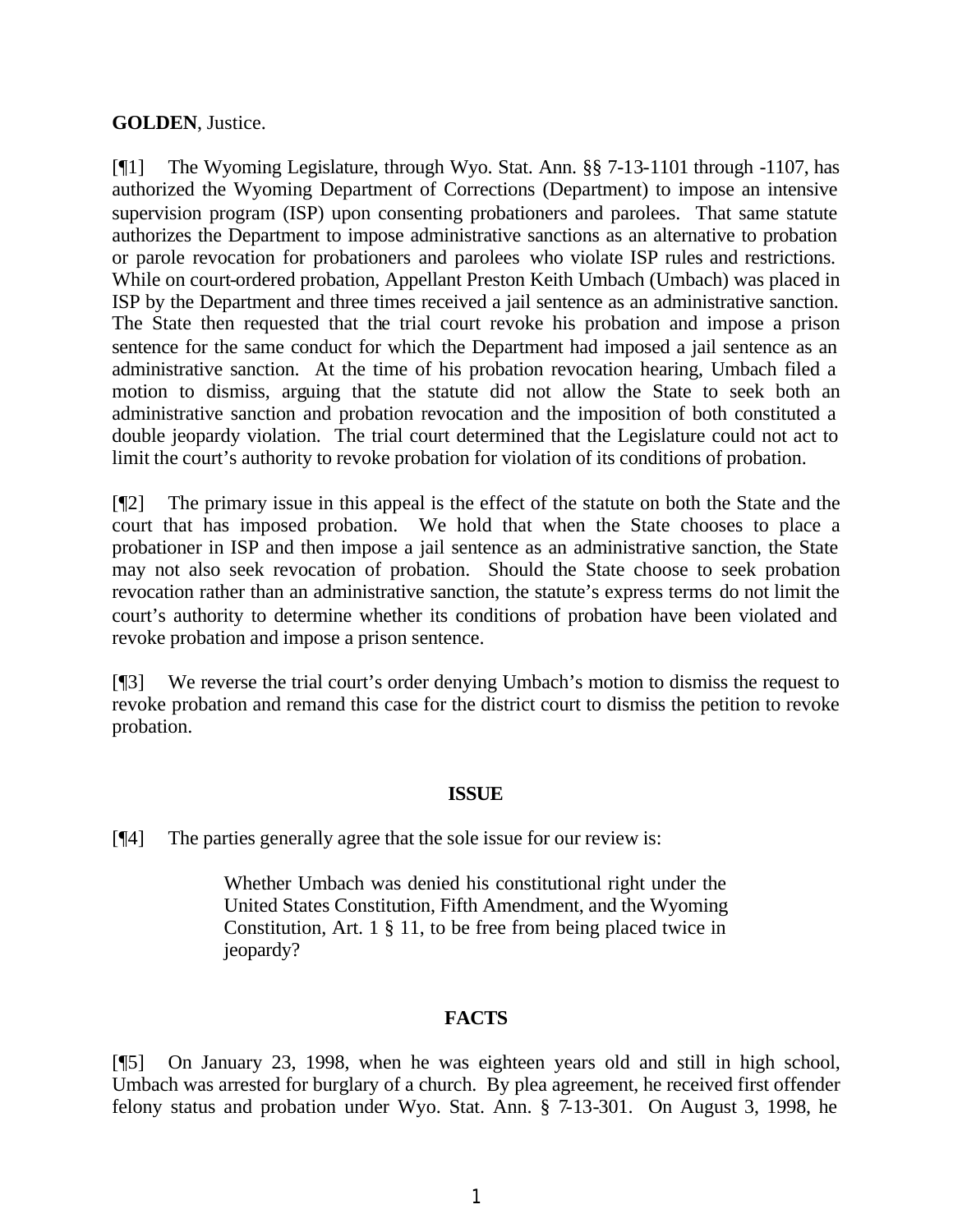violated probation and his first offender status was revoked. He received a sentence of not less than one year nor more than three years at the Wyoming State Penitentiary. This sentence was suspended, and Umbach was placed on probation.

[¶6] In February 1999, Umbach tested positive for both methamphetamine and marijuana and admitted to having consumed both earlier in the month. The Department placed him in the intensive supervision program authorized under Wyo. Stat. Ann. § 7-13-1102. As a condition of his ISP, Umbach agreed that he would remain drug and alcohol free. On October 28, 1999, a breath test requested by an ISP agent confirmed that Umbach had consumed alcohol. On December 28, 1999, a urinalysis requested by an ISP agent confirmed that Umbach had consumed marijuana. On April 20, 2000, a urinalysis requested by Wyoming Division of Probation and Parole confirmed that Umbach had consumed amphetamine and methamphetamine. ISP conducted a formal sanction hearing for all of the above misbehaviors, and Umbach admitted violating the ISP condition that he would remain drug and alcohol free. He received a five-day jail sentence for the first violation, a ten-day jail sentence for the second violation, and a thirty-day jail sentence for the third violation. The thirty-day sentence began on May 1, 2000, and on May 9, 2000, a petition to revoke probation was filed.

[¶7] On May 22, 2000, Umbach filed a motion to dismiss the revocation petition on the grounds that the statutory sanctions were an alternative to probation revocation and, because he had already been sanctioned for the violations by being placed in jail, revocation of probation was a violation of double jeopardy. The trial court denied the motion to dismiss. Umbach admitted the violations, and his probation was revoked. By agreement, Umbach's admissions permitted him to file a timely notice of appeal and remain free on an appeal bond. This appeal followed.

#### **DISCUSSION**

#### *Double Jeopardy*

[¶8] This Court recognizes that although the double jeopardy clauses found in Wyo. Const. art. 1, § 11, and in the Fifth Amendment of the United States Constitution "are dissimilar in language, they have the same meaning and are coextensive in application." *Amrein v. State,* 836 P.2d 862, 864 (Wyo. 1992) (quoting *Vigil v. State,* 563 P.2d 1344, 1350 (Wyo. 1977))*.*  The double jeopardy clause provides an accused three protections. It protects the accused who has been acquitted against a second prosecution for the same offense; it protects the accused who has been convicted against a second prosecution for the same offense; and it protects the accused against multiple punishments for the same offense. *Amrein,* 836 P.2d at 864. Thus, Umbach's contention that double jeopardy law prohibits administrative sanctions and probation revocation requires that we determine the legislative intent underlying Wyo. Stat. Ann. § 7-13-1107. *See Amrein,* 836 P.2d at 864.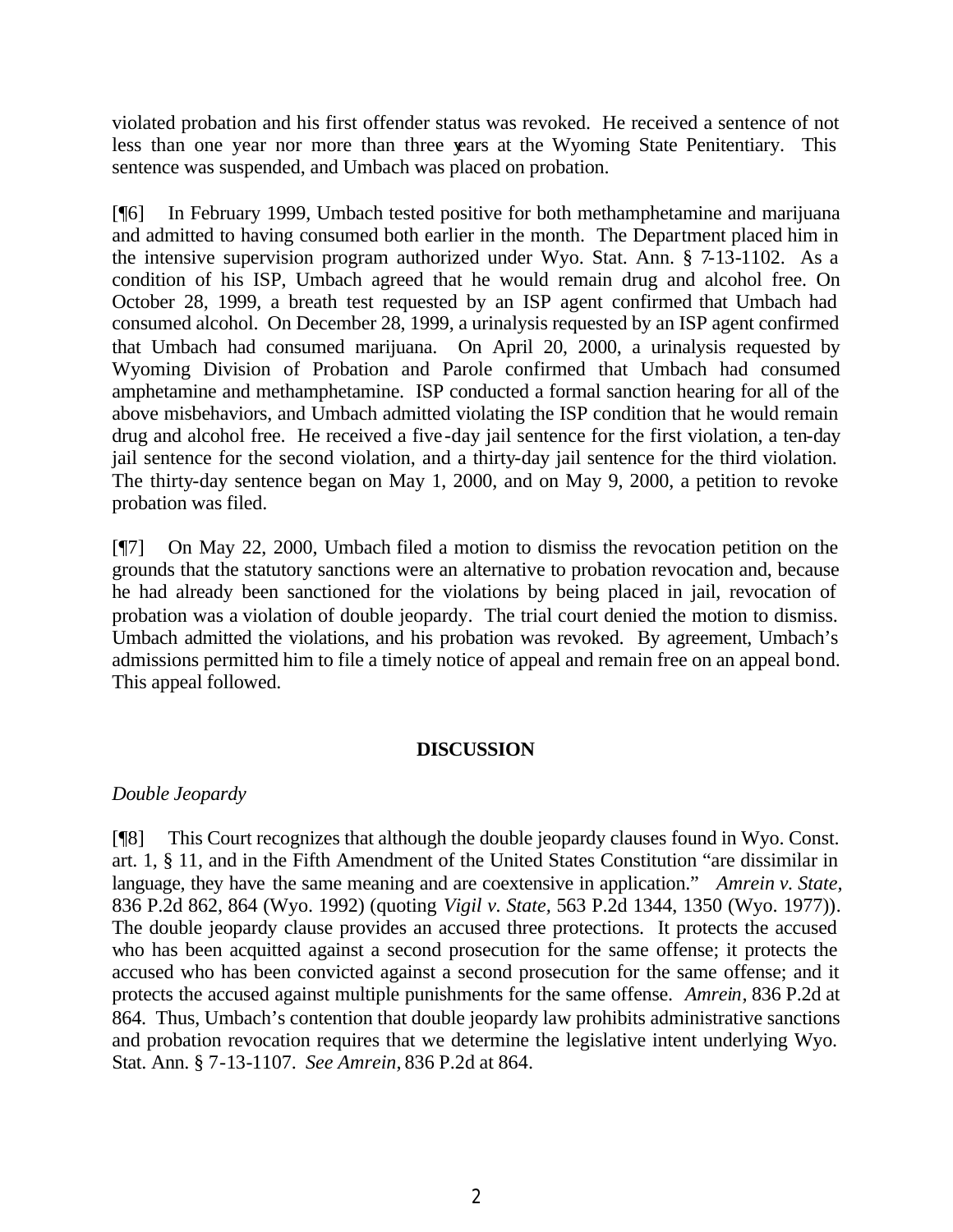[¶9] Statutory construction and legislative intent will control the determination whether ISP sanctions are criminal punishment. Applicable general principles of statutory construction include: if the language is clear and unambiguous, we must abide by the plain meaning of the statute; if a statute is ambiguous, we may resort to general principles of construction; an ambiguous statute is one whose meaning is uncertain and susceptible of more than one meaning; and in a criminal statute, an ambiguity should be resolved in favor of lenity. *Amrein,* 836 P.2d at 864-65.

[¶10] The Legislature has authorized the Department to establish an intensive supervision program for probationers and parolees, and has granted it general supervisory authority over all probationers and parolees participating in the program. Wyo. Stat. Ann. §§ 7-13-1101, -1102(a), and -1102(d) (LexisNexis 2001). An intensive supervision program established under this article may require:

> (i) Electronic monitoring, regimented daily schedules or itineraries, house arrest, telephone contact, drug testing, curfew checks or other supervision methods which facilitate contact with supervisory personnel;

(ii) Community service work, family, educational or vocational counseling, treatment for substance abuse, mental health treatment and monitoring of restitution orders and fines previously imposed on the participant; and

(iii) Imposition of supervision fees to be paid by participants.

Wyo. Stat. Ann. § 7-13-1102(b) (LexisNexis 2001).

[¶11] Participation in intensive supervised probation is a matter of grace and not of right. Wyo. Stat. Ann. § 7-13-1103(a) (LexisNexis 2001). No person is allowed to participate unless the person agrees in writing to abide by all of the Department's rules and regulations for operation of the program and agrees to submit to administrative sanctions which may be imposed under Wyo. Stat. Ann. § 7-13-1107. Wyo. Stat. Ann. § 7-13-1103(b) (LexisNexis 2001). Under certain circumstances, the Legislature also permits a sentencing court to place a defendant in this program as a condition of probation. Wyo. Stat. Ann. § 7-13-1105 (LexisNexis 2001). Section 1107 provides:

§ 7-13-1107. Administrative sanctions for program violations.

(a) The department is authorized to establish by rule and regulation a system of administrative sanctions *as an alternative* to probation or parole revocation for probationers and parolees who violate the rules and restrictions of an intensive supervision program established under this article.

(b) Authorized sanctions may include: